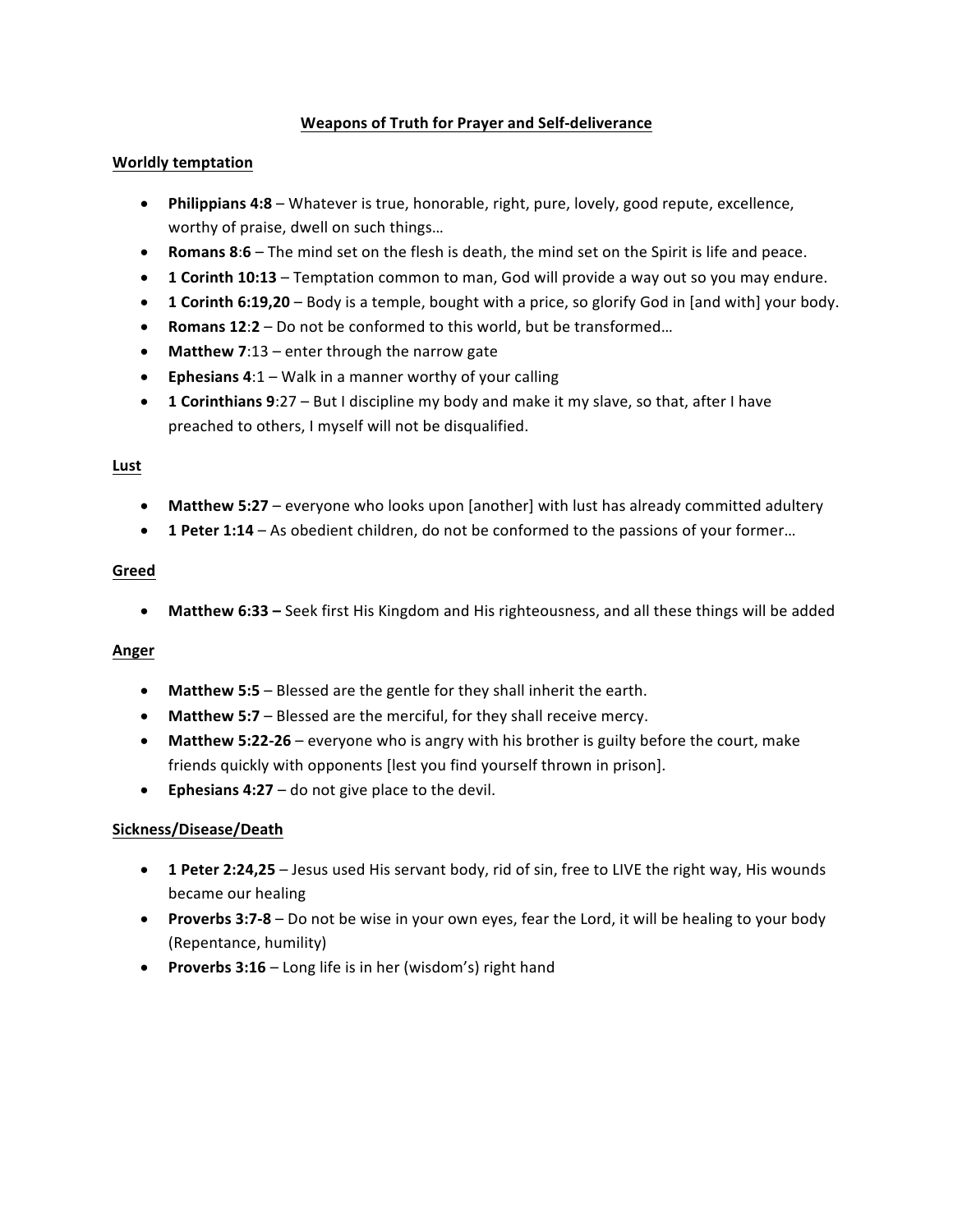# **Fear/Anxiety**

- **2 Timothy 1:7** God did not give us a spirit of fear, but of power, love and sound mind.
- Matthew6:31 Do not worry about what you'll eat, drink, or wear
- Matthew 6:33 Seek first His kingdom and all these will be added to you.
- Matthew 6:34 Don't worry about tomorrow, it will care for itself. Each day has enough trouble.
- Philippians 4:6 Be anxious for nothing, but in everything by prayer and petition...
- See Authority and Protection

## **Protection**

- **Colossians 3:3** Your life is hidden in Christ
- **Psalm 91:4** He will cover you with His pinions (feathers), and under His wings you will find refuge

#### **Ministry**

- Matthew 5:13-16 I am the salt and the light of the earth
- **Ephesians 4:12** to equip His people for works of service, so the body may be built up

## **Offense/People**

- Matthew 5:38-42 do not resist an evil person, give to those who ask you
- Matthew 5:43-48 Love your enemies and pray for those who persecute you
- **2 Corinthians 10:3-5** We do not war against the flesh but against the principalities

#### **Mind/Thoughts**

- **2 Corinthians 10:3-5** Bring every thought into captivity to the obedience of Christ
- **Colossians 2:8** do not be held captive by philosophy or tradition
- **Proverbs 23:7** As a man thinks, so is he.
- **Romans 8:6** the mind set on the flesh is death, but the mind set on the Spirit is life, and peace.
- **Romans 12:2** Renew your mind with the word.

#### **Authority**

- Luke 10:19,20 Behold I give you authority, Never the less do not rejoice in this...
- **Ephesians 2:5** Even when we were dead in our sins, He raised us up with Him...
- Luke 9:1 Gathered the 12, gave them authority to drive out demons, heal sickness
- **Matthew 18:18** Binding and loosing
- Matthew 8:14-17 Jesus healed Peter's Mother-in-Law to fulfill scriptures
- **John 14:12** Anyone who believes in Me will do the same works as me, even greater works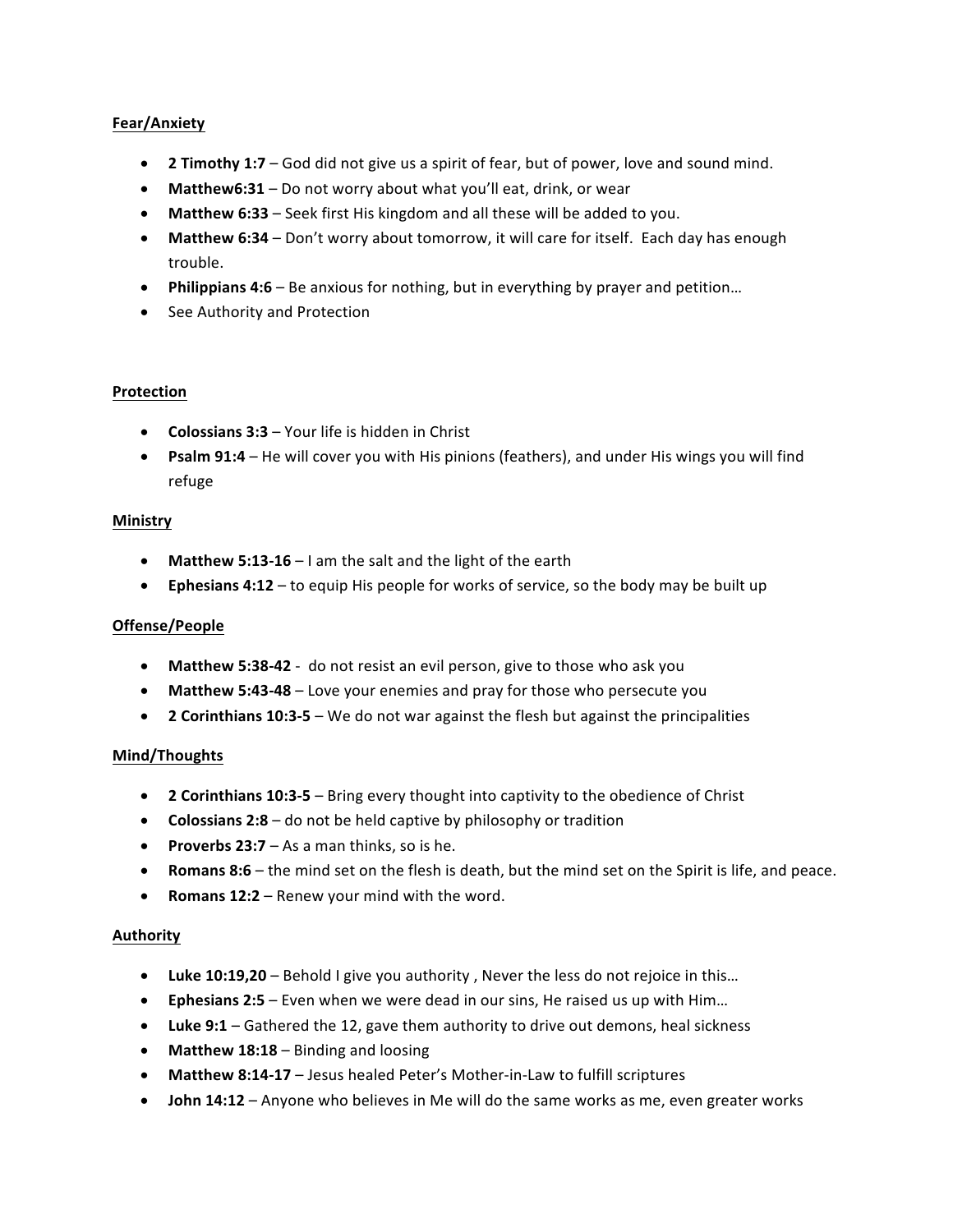#### **Clearing areas you enter**

• Luke 10:5 – Whatever house you enter, first say, 'Peace be to this house'...

#### **Ministering to the low/Missions**

- Proverbs 3:27 Do not withhold good from those whom it is due...
- Matthew 10:8 Freely you have received, freely give

## **Pride/self-reliance**

- Luke 9:56 the Son of Man did not come to destroy lives, but to save them
- Proverbs 3:5-8 Trust in the Lord, not your own understanding, acknowledge Him, Fear the Lord, turn away from evil, do not be wise in your own eyes.

#### **Finances**

- **Proverbs 3:9-10** Honor the Lord from your wealth, your barns will be filled with plenty....
- Matthew 6:33 But seek first His Kingdom and His righteousness and all these things...

#### **Greed**

- Matthew 6:19 Do not store up treasures on earth...
- Matthew 6:22 The eye is the lamp of the body, if the eye is clear the whole body is full of light
- Matthew 6:24 No one can serve two masters; you cannot serve both God and mammon

## **Critical/Judgmental**

- Matthew 7:1 Do not judge, for in the same way you'll be judged
- Matthew 7:3 Take the plank out of your own eye so you may see better
- Matthew 7:12 In everything, treat people the same way you want them to treat you

#### **Forgiveness/Grace/Mercy**

- Matthew 5:7 Blessed are the merciful for they shall receive mercy
- Matthew 5:9 Blessed are the peacemakers, for they shall be called sons of God.

#### **Prayer/Repentance**

- Matthew 4:17 Repent, for the kingdom of Heaven is at hand
- Matthew 6:7 Our Father, find a quiet place, do not flaunt your righteousness
- Matthew 7:5 Take the log out of your own eye so you may see clearly to help your brother.